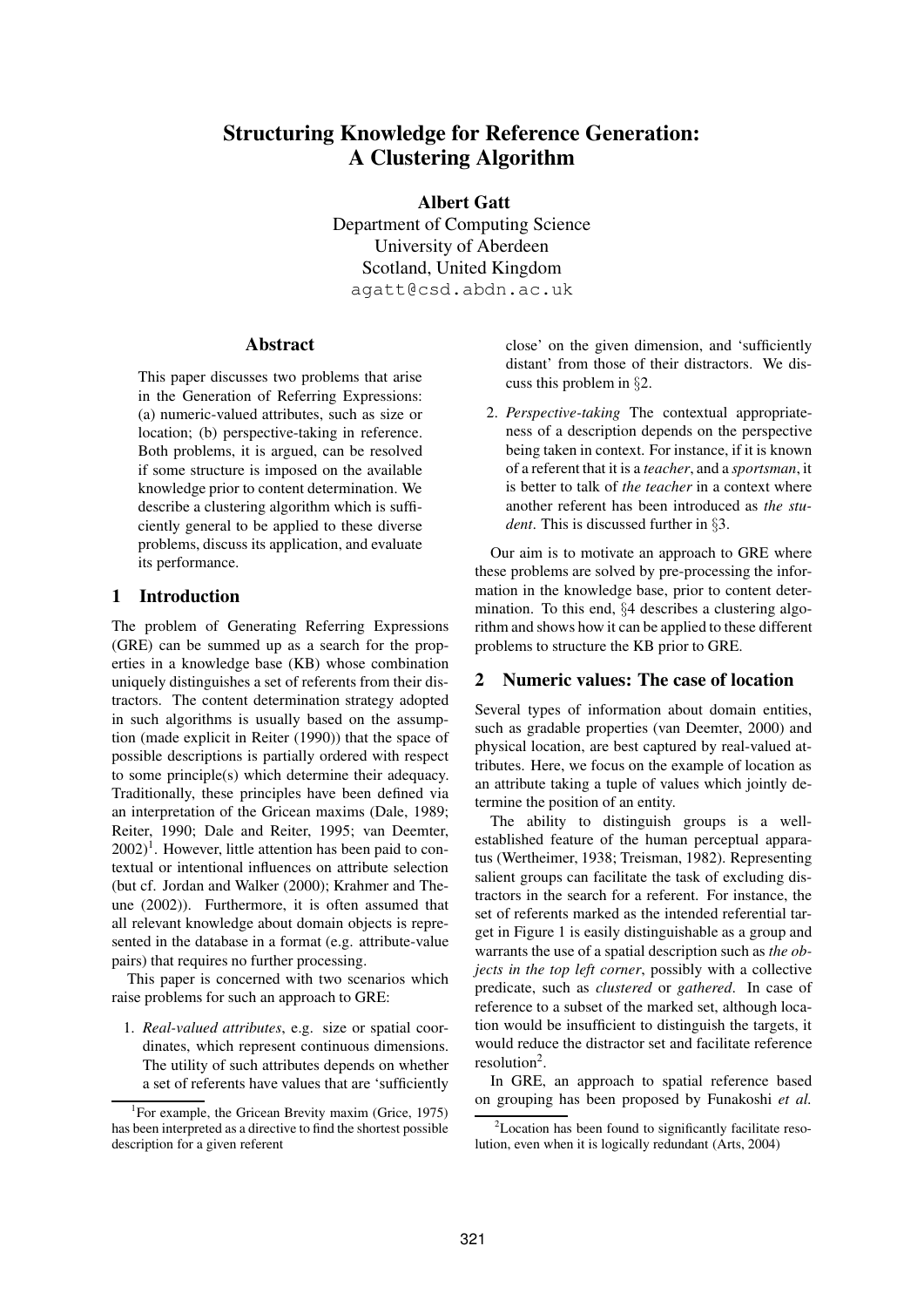

Figure 1: Spatial Example

(2004). Given a domain and a target referent, a *sequence of groups* is constructed, starting from the largest group containing the referent, and recursively narrowing down the group until only the referent is identified. The entire sequence is then rendered linguistically. The algorithm used for identifying perceptual groups is the one proposed by Thorisson (1994), the core of which is a procedure which takes as input a list of pairs of objects, ordered by the distance between the entities in the pairs. The procedure loops through the list, finding the greatest difference in distance between two adjacent pairs. This is determined as a cutoff point for group formation. Two problems are raised by this approach:

- P1 **Ambiguous clusters** A domain entity can be placed in more than one group. If, say, the input list is  $\langle \{a,b\}, \{c,e\}, \{a,f\} \rangle$  and the greatest difference after the first iteration is between  ${c, e}$  and  ${a, f}$ , then the first group to be formed will be  $\{a, b, c, e\}$  with  $\{a, f\}$  likely to be placed in a different group after further iterations. This may be confusing from a referential point of view. The problem arises because grouping or clustering takes place on the basis of *pairwise* proximity or distance. This problem can be partially circumvented by identifying groups on several perceptual dimensions (e.g. spatial distance, colour, and shape) and then seeking to merge identical groups determined on the basis of these different qualities (see Thorisson (1994)). However, the grouping strategy can still return groups which do not conform to human perceptual principles. A better strategy is to base clustering on the Nearest Neighbour Principle, familiar from computational geometry (Prepaarata and Shamos, 1985), whereby elements are clustered with their nearest neighbours, given a distance function. The solution offered below is based on this principle.
- P2 **Perceptual proximity** Absolute distance is not

sufficient for cluster identification. In Figure 1, for example, the pairs  $\{e_1, e_2\}$  and  $\{e_5, e_6\}$  could easily be consecutively ranked, since the distance between  $e_1$  and  $e_2$  is roughly equal to that between  $e_5$  and  $e_6$ . However, they would not naturally be clustered together by a human observer, because grouping of objects also needs to take into account the position of the surrounding elements. Thus, while  $e_1$  is as far away from  $e_2$  as  $e_5$  is from  $e_6$ , there are elements which are closer to  $\{e_1, e_2\}$  than to  $\{e_5, e_6\}$ .

The proposal in §4 represents a way of getting around these problems, which are expected to arise in any kind of domain where the information given is the pairwise distance between elements. Before turning to the framework, we consider another situation in GRE where the need for clustering could arise.

# **3 Perspectives and semantic similarity**

In real-world discourse, entities can often be talked about from different points of view, with speakers bringing to bear world and domain-specific knowledge to select information that is relevant to the current topic. In order to generate coherent discourse, a generator should ideally keep track of how entities have been referred to, and maintain consistency as far as possible.

|       | type  | profession | nationality |
|-------|-------|------------|-------------|
| $e_1$ | man   | student    | englishman  |
| $e_2$ | woman | teacher    | italian     |
| $e_3$ | man   | chef       | greek       |

Table 1: Semantic Example

Suppose  $e_1$  in Table 1 has been introduced into the discourse via the description *the student* and the next utterance requires a reference to  $e_2$ . Any one of the three available attributes would suffice to distinguish the latter. However, a description such as *the woman* or *the italian* would describe this entity from a different point of view relative to e1. By hypothesis, *the teacher* is more appropriate, because the property ascribed to  $e_2$  is more similar to that ascribed to  $e_1$ .

A similar case arises with plural disjunctive descriptions of the form  $\lambda x[p(x) \vee q(x)]$ , which are usually realised as coordinate constructions of the form *the N'*<sup>1</sup> *and the N'*<sub>2</sub>. For instance a reference to  $\{e_1, e_2\}$  such as *the woman and the student*, or *the englishman and the teacher*, would be odd, compared to the alternative *the student and the teacher*. The latter describes these entities under the same perspective. Note that 'consistency' or 'similarity' is not guaranteed simply by attempting to use values of the same attribute(s) for a given set of referents. The description *the student*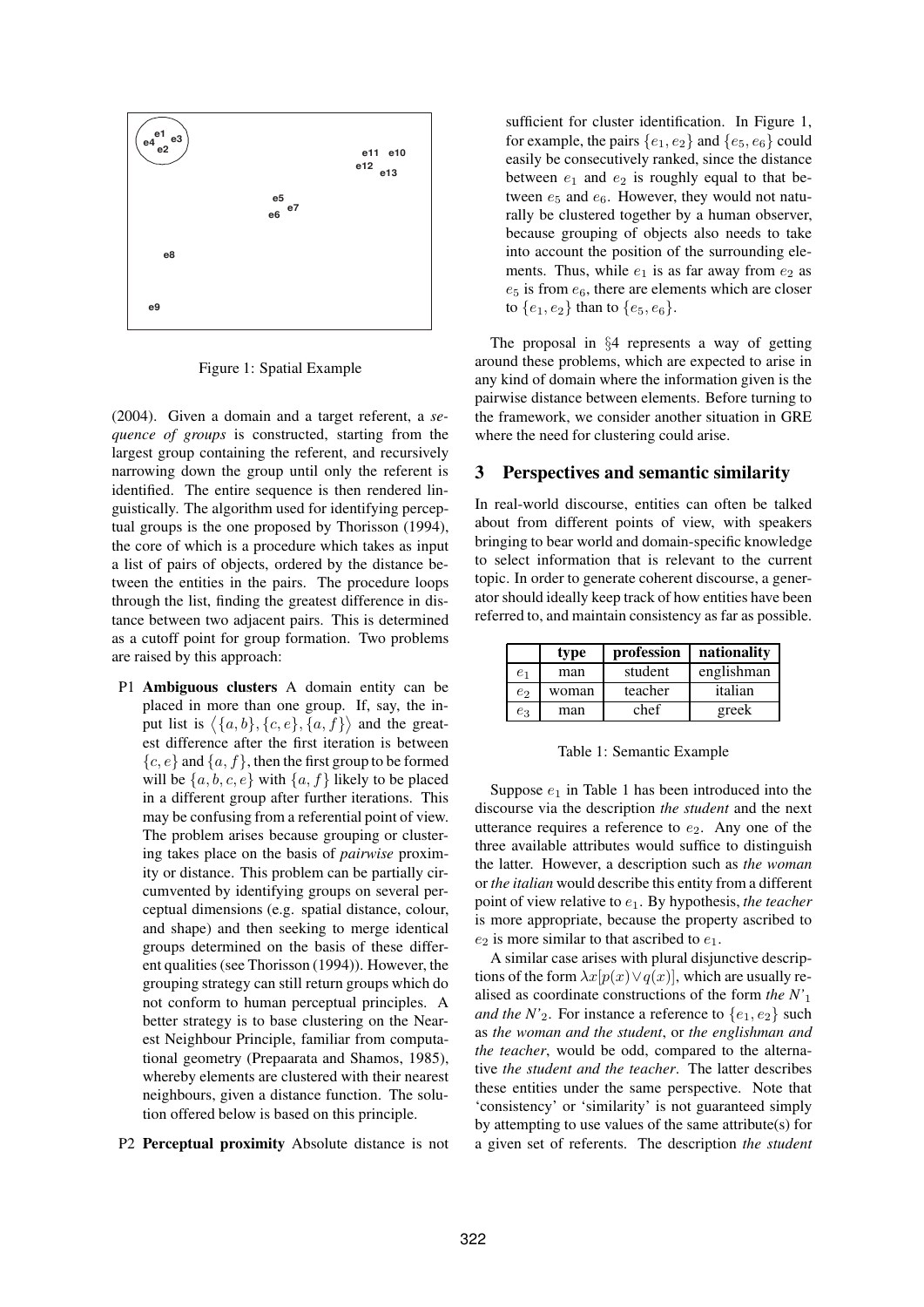*and the chef* for  $\{e_1, e_3\}$  is relatively odd compared to the alternative *the englishman and the greek*. In both kinds of scenarios, a GRE algorithm that relied on a rigid preference order could not guarantee that a coherent description would be generated every time it was available.

The issues raised here have never been systematically addressed in the GRE literature, although support for the underlying intuitions can be found in various quarters. Kronfeld (1989) distinguishes between *functionally* and *conversationally* relevant descriptions. A description is functionally relevant if it succeeds in distinguishing the intended referent(s), but conversational relevance arises in part from implicatures carried by the use of attributes in context. For example, describing e<sup>1</sup> as *the student* carries the (Gricean) implicature that the entity's academic role or profession is somehow relevant to the current discourse. When two entities are described using contrasting properties, say *the student and the italian*, the listener may find it harder to work out the relevance of the contrast. In a related vein, Aloni (2002) formalises the appropriateness of an answer to a question of the form *Wh x?* with reference to the 'conceptual covers' or perspectives under which *x* can be conceptualised, not all of which are equally relevant given the hearer's information state and the discourse context.

With respect to plurals, Eschenbach *et al.* (1989) argue that the generation of a plural anaphor with a split antecedent is more felicitous when the antecedents have something in common, such as their ontological category. This constraint has been shown to hold psycholinguistically (Kaup et al., 2002; Koh and Clifton, 2002; Moxey et al., 2004). Gatt and van Deemter (2005a) have shown that people's perception of the adequacy of plural descriptions of the form, *the*  $N_1$  *and (the)*  $N_2$  is significantly correlated with the semantic similarity of  $N_1$  and  $N_2$ , while singular descriptions are more likely to be aggregated into a plural if semantically similar attributes are available (Gatt and Van Deemter, 2005b).

The two kinds of problems discussed here could be resolved by pre-processing the KB in order to identify available perspectives. One way of doing this is to group available properties into clusters of semantically similar ones. This requires a well-defined notion of 'similarity' which determines the 'distance' between properties in semantic space. As with spatial clustering, the problem is then of how to get from pairwise distance to well-formed clusters or groups, while respecting the principles underlying human perceptual/conceptual organisation. The next section describes an algorithm that aims to achieve this.

# **4 A framework for clustering**

In what follows, we assume the existence of a set of clusters  $\mathcal C$  in a domain  $S$  of objects (entities or properties), to be 'discovered' by the algorithm. We further assume the existence of a *dimension*, which is characterised by a function  $\delta$  that returns the pairwise distance  $\delta(a, b)$ , where  $\langle a, b \rangle \in S \times S$ . In case an attribute is characterised by more than one dimension, say  $\langle x, y \rangle$ coordinates in a 2D plane, as in Figure 1, then  $\delta$  is defined as the Euclidean distance between pairs:

$$
\delta = \sqrt{\sum_{\langle x,y\rangle \in D} |x_{ab} - y_{ab}|^2}
$$
 (1)

where D is a tuple of dimensions,  $x_{ab} = \delta(a, b)$  on dimension x.  $\delta$  satisfies the axioms of *minimality* (2a), *symmetry* (2b), and the *triangle inequality* (2c), by which it determines a metric space on  $S$ :

$$
\delta(a, b) \ge 0 \land (\delta(a, b) = 0 \leftrightarrow a = b)
$$
 (2a)

$$
\delta(a, b) = \delta(b, a) \tag{2b}
$$

$$
\delta(a, b) + \delta(b, c) \ge \delta(a, c) \tag{2c}
$$

We now turn to the problems raised in §2. P1 would be avoided by a clustering algorithm that satisfies (3).

$$
\bigcap_{C_i \in \mathcal{C}} = \emptyset \tag{3}
$$

It was also suggested above that a potential solution to P1 is to cluster using the Nearest Neighbour Principle. Before considering a solution to P2, i.e. the problem of discovering clusters that approximate human intuitions, it is useful to recapitulate the classic principles of perceptual grouping proposed by Wertheimer (1938), of which the following two are the most relevant:

- 1. *Proximity* The smaller the distance between objects in the cluster, the more easily perceived it is.
- 2. *Similarity* Similar entities will tend to be more easily perceived as a coherent group.

Arguably, once a numeric definition of (semantic) similarity is available, the Similarity Principle boils down to the Proximity principle, where proximity is defined via a semantic distance function. This view is adopted here. How well our interpretation of these principles can be ported to the semantic clustering problem of §3 will be seen in the following subsections.

To resolve P2, we will propose an algorithm that uses a context-sensitive definition of 'nearest neighbour'. Recall that P2 arises because, while  $\delta$  is a measure of 'objective' distance on some scale, *perceived*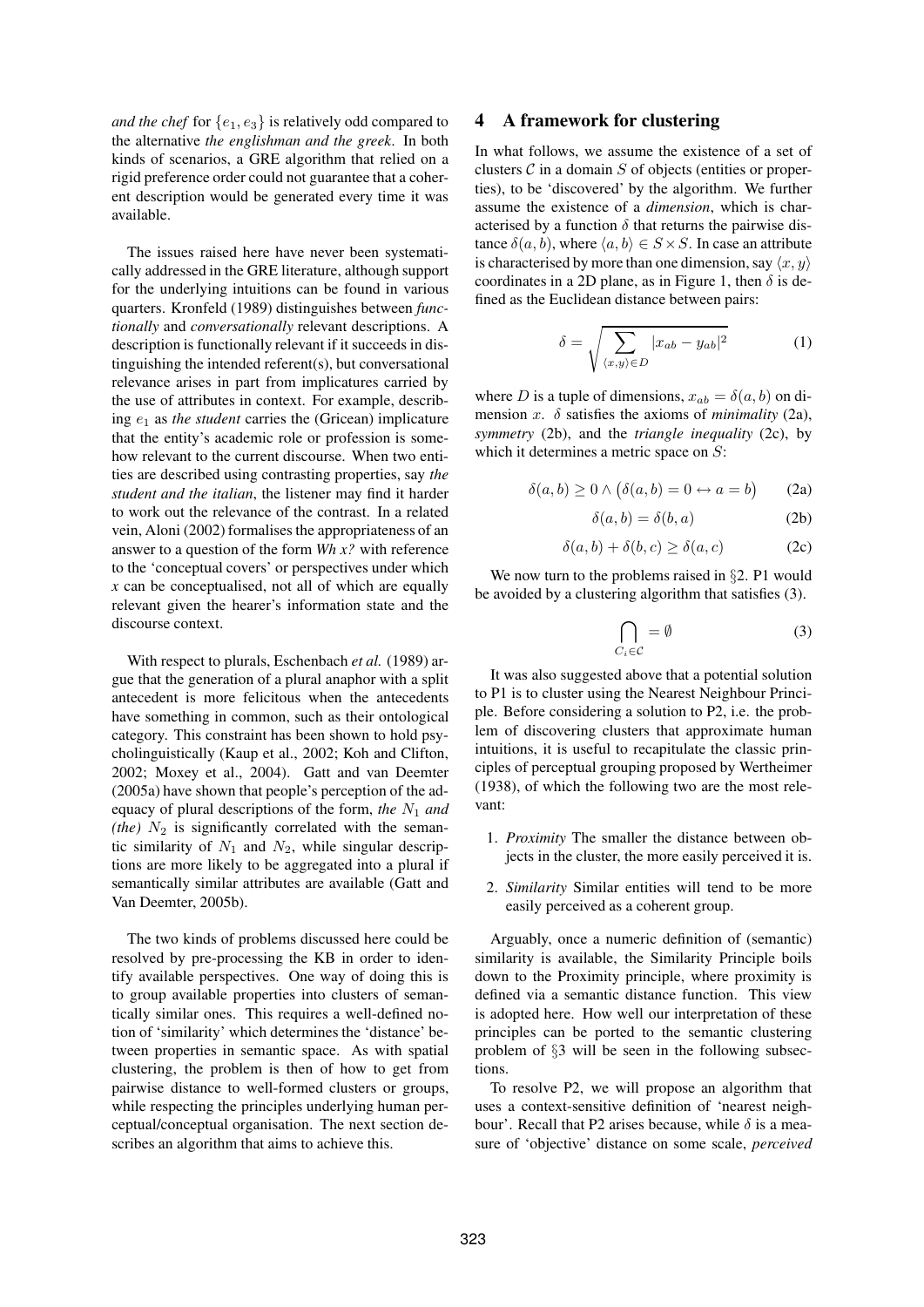proximity (resp. distance) of a pair  $\langle a, b \rangle$  is contingent not only on  $\delta(a, b)$ , but also on the distance of a and  $b$  from all other elements in  $S$ . A first step towards meeting this requirement is to consider, for a given pair of objects, not only the absolute distance (proximity) between them, but also the extent to which they are equidistant from other objects in S. Formally, a measure of perceived proximity  $prox(a, b)$  can be approximated by the following function. Let the two sets  $P_{ab}$ ,  $D_{ab}$  be defined as follows:

$$
P_{ab} = \{x|x \in S \land \delta(x, a) \sim \delta(x, b)\}
$$

$$
D_{ab} = \{y|y \in S \land \delta(y, a) \not\sim \delta(y, b)\}
$$

Then:

$$
prox(a, b) = F(\delta(a, b), |P_{ab}|, |D_{ab}|)
$$
 (4)

that is,  $prox(a, b)$  is a function of the absolute distance  $\delta(a, b)$ , the number of elements in  $S - \{a, b\}$ which are roughly equidistant from  $a$  and  $b$ , and the number of elements which are not equidistant. One way of conceptualising this is to consider, for a given object  $a$ , the list of all other elements of  $S$ , ranked by their distance (proximity) to  $a$ . Suppose there exists an object  $b$  whose ranked list is similar to that of  $a$ , while another object  $c$ 's list is very different. Then, all other things being equal (in particular, the pairwise absolute distance),  $a$  clusters closer to  $b$  than does  $c$ .

This takes us from a metric, distance-based conception, to a broader notion of the 'similarity' between two objects in a metric space. Our definition is inspired by Tversky's feature-based Contrast Model (1977), in which the similarity of  $a, b$  with feature sets  $A, B$  is a linear function of the features they have in common and the features that pertain only to  $A$  or  $B$ , i.e.:  $sim(a, b) = f(A \cap B) - f(\overline{A \cap B})$ . In (4), the distance of  $a$  and  $b$  from every other object is the relevant feature.

#### **4.1 Computing perceived proximity**

The computation of pairwise perceived proximity  $prox(a, b)$ , shown in Algorithm 1, is the first step towards finding clusters in the domain.

Following Thorisson (1994), the procedure uses the absolute distance  $\delta$  to calculate 'absolute proximity'  $(1.7)$ , a value in  $(0, 1)$ , with 1 corresponding to  $\delta(a, b) = 0$ , i.e. identity (cf. axiom (2a)). The procedure then visits each element of the domain, and compares its rank with respect to a and b  $(1.9-1.13)^3$ , incrementing a proximity score s (1.10) if the ranks are

# **Algorithm 1** prox(a,b)

**Require:**  $\delta(a, b)$ **Require:** k (a constant) 1:  $maxD$  ←  $max_{\langle x,y\rangle \in S \times S} \delta(x,y)$ 2: **if**  $a = b$  **then** 3: **return** 1 4: **end if** 5:  $s \leftarrow 0$ 6:  $d \leftarrow 0$ 7:  $p(a,b) \leftarrow 1 - \frac{\delta(a,b)}{max}$ 8: **for all**  $x \in S - \{a, b\}$  **do** 9: **if**  $|rank(x, a) - rank(x, b)| \leq k$  **then** 10:  $s \leftarrow s + 1$ 11: **else** 12:  $d \leftarrow d + 1$ 13: **end if** 14: **end for** 15: **return**  $p(a, b) \times \frac{s}{d}$ 

approximately equal, or a distance score  $d$  otherwise (1.12). Approximate equality is determined via a constant  $k(1.1)$ , which, based on our experiments is set to a tenth the size of S. The procedure returns the ratio of proximity and distance scores, weighted by the absolute proximity  $p(a, b)$  (1.15). Algorithm 1 is called for all pairs in  $S \times S$  yielding, for each element  $a \in S$ , a list of elements ordered by their perceived proximity to a. The entity with the highest proximity to  $\alpha$  is called its *anchor*. Note that any domain object has one, and only one anchor.

#### **4.2 Creating clusters**

The procedure  $makeClusters(S, Anchors)$ , shown in its basic form in Algorithm 2, uses the notion of an anchor introduced above. The rationale behind the algorithm is captured by the following declarative principle, where  $C \in \mathcal{C}$  is any cluster, and  $\arctan(n, b)$  means 'b is the anchor of a':

$$
a \in C \land anchor(a, b) \to b \in C \tag{5}
$$

A cluster is defined as the transitive closure of the anchor relation, that is, if it holds that  $\arctan c$  anchor  $(a, b)$ and  $\text{anchor}(b, c)$ , then  $\{a, b, c\}$  will be clustered together. Apart from satisfying (5), the procedure also induces a partition on  $S$ , satisfying (3). Given these primary aims, no attempt is made, once clusters are generated, to further sub-divide them, although we briefly return to this issue in §5. The algorithm initialises a set *Clusters* to empty (2.1), and iterates through the list of objects  $S(2.5)$ . For each object a and its anchor  $b(2.6)$ , it first checks whether they have already been clustered (e.g. if either of them was the anchor of an object visited earlier) (2.7, 2.12). If this is not the case, then a provisional cluster is initialised for each element

 $3$ We simplify the presentation by assuming the function  $rank(x, a)$  that returns the rank of x with respect to a. In practice, this is achieved by creating, for each element of the input pair, a totally ordered list  $\mathcal{L}_a$  such that  $\mathcal{L}_a[r]$  holds the set of elements ranked at r with respect to  $\delta(x, a)$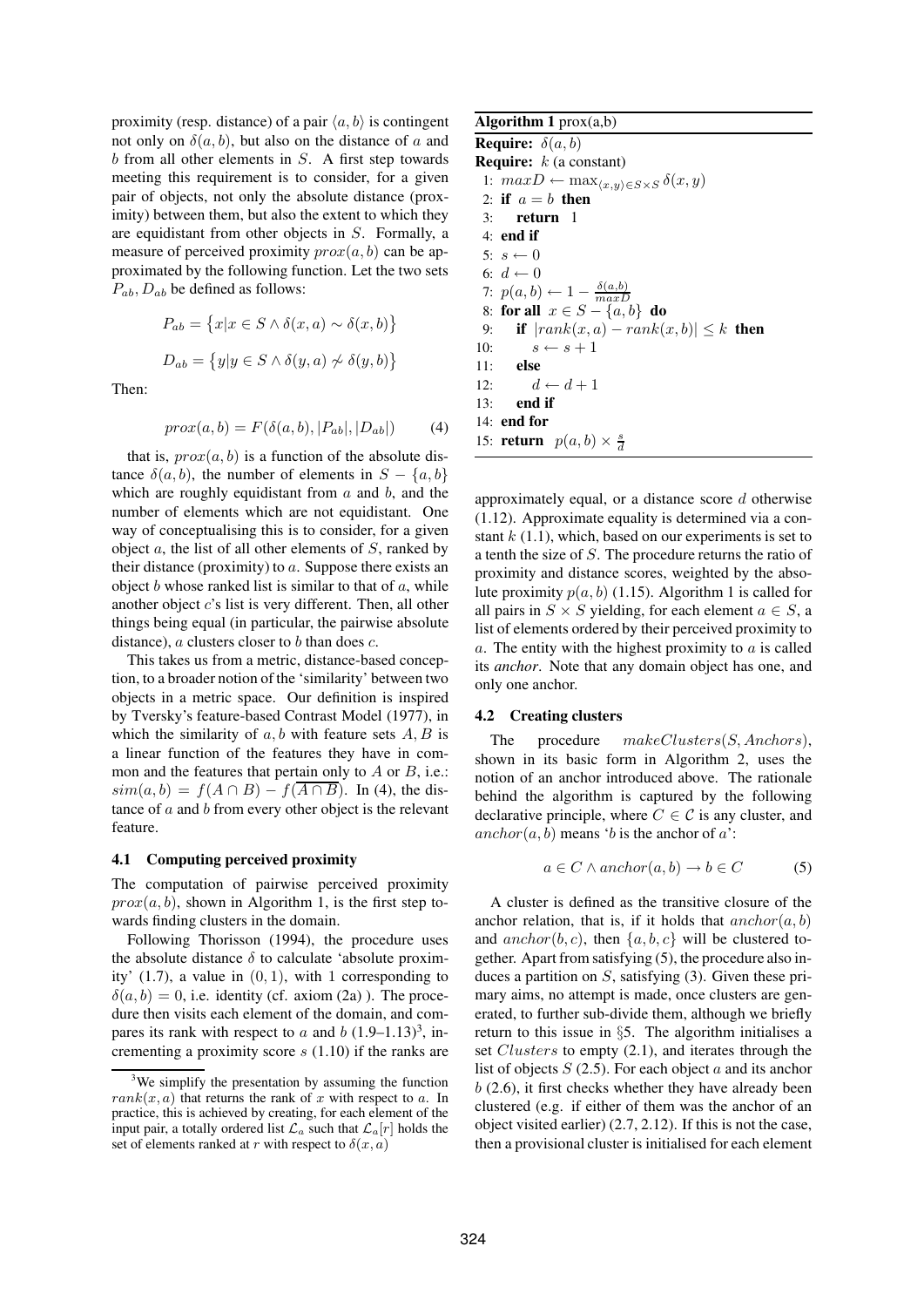**Algorithm 2** makeClusters(S, Anchors) **Ensure:**  $S \neq \emptyset$ 

1: Clusters  $\leftarrow \emptyset$ 2: **if**  $|S| = 1$  **then** 3: **return** S 4: **end if** 5: **for all** a ∈ S **do** 6:  $b \leftarrow$  Anchors[a] 7: **if**  $\exists C \in Clusters : a \in C$  **then** 8:  $C_a \leftarrow C$ 9: **else** 10:  $C_a \leftarrow \{a\}$ 11: **end if** 12: **if**  $\exists C \in Clusters : b \in C$  **then** 13:  $C_b \leftarrow C$ 14:  $Clusters \leftarrow Clusters - \{C_b\}$ 15: **else** 16:  $C_b \leftarrow \{b\}$ 17: **end if** 18:  $C_a \leftarrow C_a \cup C_b$ 19:  $Clusters \leftarrow Clusters \cup \{C_a\}$ 20: **end for** 21: **return** Clusters

(2.10, 2.16). The procedure simply merges the cluster containing  $\alpha$  with that of its  $\delta$  (2.18), having removed the latter from the cluster set (2.14).

This algorithm is guaranteed to induce a partition, since no element will end up in more than one group. It does not depend on an ordering of pairs à la Thorisson. However, problems arise when elements and anchors are clustered näively. For instance, if an element is very distant from every other element in the domain,  $prox(a, b)$  will still find an anchor for it, and  $makeClusters(S, Anchors)$  will place it in the same cluster as its anchor, although it is an outlier. Before describing how this problem is rectified, we introduce the notion of a *family* (F) of elements. Informally, this is a set of elements of  $S$  that have the same anchor, that is:

$$
\forall a, b \in F: anchor(a, x) \land anchor(b, y) \leftrightarrow x = y
$$
\n(6)

The solution to the outlier problem is to calculate a *centroid value* for each family found after  $prox(a, b)$ . This is the average proximity between the common anchor and all members of its family, minus one standard deviation. Prior to merging, at line (2.18), the algorithm now checks whether the proximity value between an element and its anchor falls below the centroid value. If it does, the the cluster containing an object and that containing its anchor are not merged.

### **4.3 Two applications**

The algorithm was applied to the two scenarios described in §2 and §3. In the spatial domain, the algorithm returns groups or clusters of entities, based on their spatial proximity. This was tested on domains like Figure 1 in which the input is a set of entities whose position is defined as a pair of x/y coordinates. Figure 1 illustrates a potential problem with the procedure. In that figure, it holds that  $\arctan(c_8, e_9)$  and  $\archor(e_9, e_8)$ , making  $e_8$  and  $e_9$  a *reciprocal pair*. In such cases, the algorithm inevitably groups the two elements, whatever their proximity/distance. This may be problematic when elements of a reciprocal pair are very distant from eachother, in which case they are unlikely to be perceived as a group. We return to this problem briefly in §5.

The second domain of application is the clustering of properties into 'perspectives'. Here, we use the information-theoretic definition of similarity developed by Lin (1998) and applied to corpus data by Kilgarriff and Tugwell (Kilgarriff and Tugwell, 2001). This measure defines the similarity of two words as a function of the likelihood of their occurring in the same grammatical environments in a corpus. This measure was shown experimentally to correlate highly with human acceptability judgments of disjunctive plural descriptions (Gatt and van Deemter, 2005a), when compared with a number of measures that calculate the similarity of word senses in WordNet. Using this as the measure of semantic distance between words, the algorithm returns clusters such as those in Figure 2.

| input:  | { waiter, essay, footballer, article, servant, |  |  |
|---------|------------------------------------------------|--|--|
|         | cricketer, novel, cook, book, maid,            |  |  |
|         | player, striker, goalkeeper }                  |  |  |
| output: |                                                |  |  |
|         | $\{$ essay, article, novel, book $\}$          |  |  |
|         | { footballer, cricketer }                      |  |  |
|         | { waiter, cook, servant, maid }                |  |  |
|         | { player, goalkeeper, striker }                |  |  |
|         |                                                |  |  |

Figure 2: Output on a Semantic Domain

If the words in Figure 2 represented properties of different entities in the domain of discourse, then the clusters would represent perspectives or 'covers', whose extension is a set of entities that can be talked about from the same point of view. For example, if some entity were specified as having the property *footballer*, and the property *striker*, while another entity had the property *cricketer*, then according to the output of the algorithm, the description *the footballer and the cricketer* is the most conceptually coherent one available. It could be argued that the units of representation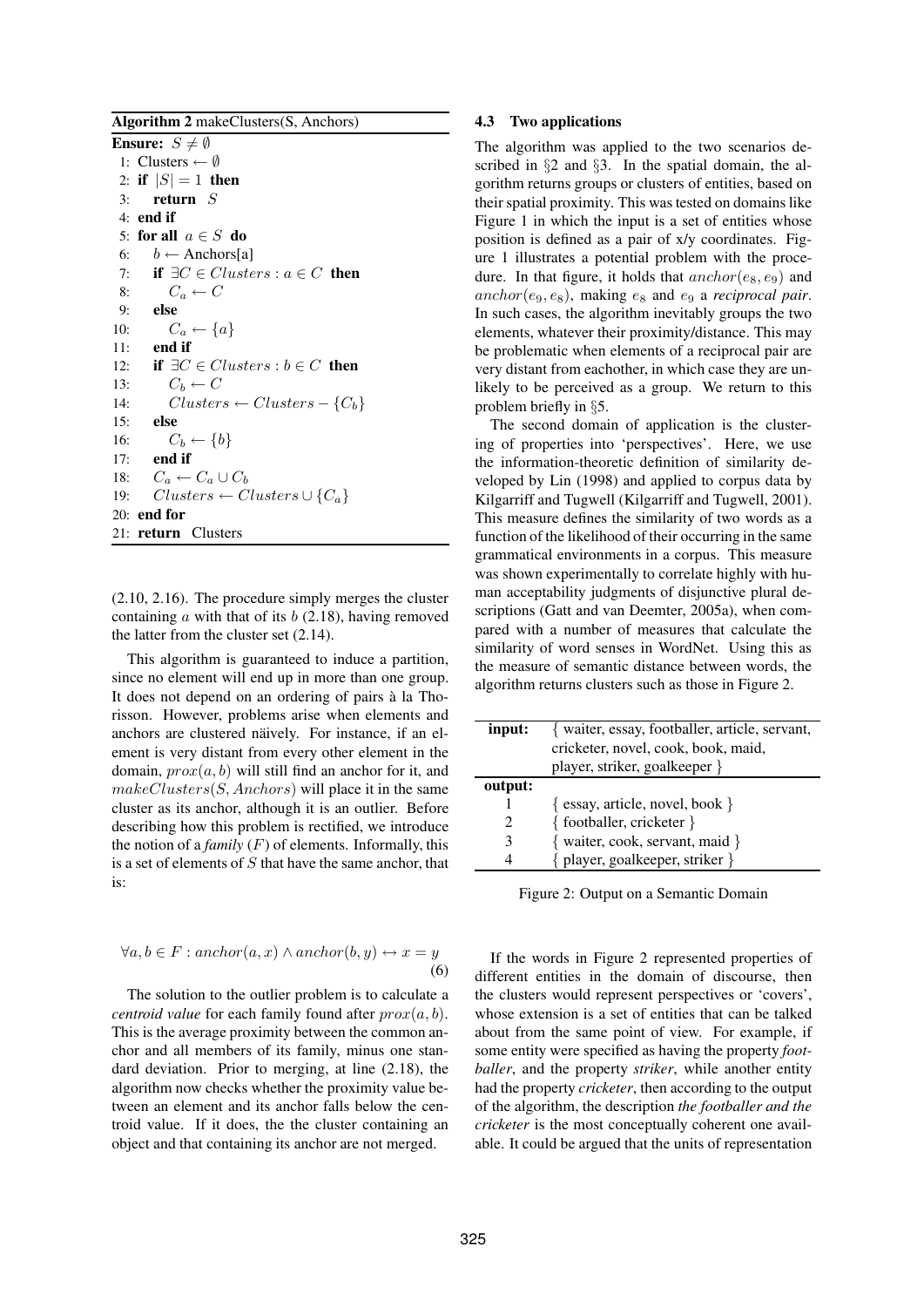|      | spatial | semantic |
|------|---------|----------|
|      | 0.94    | 0.58     |
|      | 0.86    | 0.36     |
|      | 0.62    | 0.76     |
|      | 0.93    | 0.52     |
| mean | 0.84    | 0.64     |

Table 2: Proportion of agreement among participants

in GRE are not words but 'properties' (e.g. values of attributes) which can be realised in a number of different ways (if, for instance, there are a number of synonyms corresponding roughly to the same intension). This could be remedied by defining similarity as 'distance in an ontology'; conversely, properties could be viewed as a set of potential (word) realisations.

# **5 Evaluation**

The evaluation of the algorithm was based on a comparison of its output against the output of human beings in a similar task.

Thirteen native or fluent speakers of English volunteered to participate in the study. The materials consisted of 8 domains, 4 of which were graphical representations of a 2D spatial layout containing 13 points. The pictures were generated by plotting numerical x/y coordinates (the same values are used as input to the algorithm). The other four domains consisted of a set of 13 arbitrarily chosen nouns. Participants were presented with an eight-page booklet with spatial and semantic domains on alternate pages. They were instructed to draw circles around the best clusters in the pictures, or write down the words in groups that were related according to their intuitions. Clusters could be of arbitrary size, but each element had to be placed in exactly one cluster.

### **5.1 Participant agreement**

Participant agreement on each domain was measured using kappa. Since the task did not involve predefined clusters, the set of *unique* groups (denoted G) generated by participants in every domain was identified, representing the set of 'categories' available post hoc. For each domain element, the number of times it occurred in each group served as the basis to calculate the proportion of agreement among participants for the element. The total agreement  $P(A)$  and the agreement expected by chance,  $P(E)$  were then used in the standard formula

$$
k = \frac{P(A) - P(E)}{1 - P(E)}
$$

Table 2 shows a remarkable difference between the two domain types, with very high agreement on spatial domains and lower values on the semantic task.

The difference was significant ( $t = 2.54$ ,  $p < 0.05$ ). Disagreement on spatial domains was mostly due to the problem of reciprocal pairs, where participants disagreed on whether entities such as  $e_8$  and  $e_9$  in Figure 1 gave rise to a well-formed cluster or not. However, all the participants were consistent with the version of the Nearest Neighbour Principle given in (5). If an element was grouped, it was always grouped with its anchor.

The disagreement in the semantic domains seemed to turn on two cases $4$ :

- 1. *Sub-clusters* Whereas some proposals included clusters such as { *man, woman, boy, girl, infant, toddler, baby, child* } , others chose to group { *infant, toddler, baby,child* } separately.
- 2. *Polysemy* For example, *liver* was in some cases clustered with { *steak, pizza* } , while others grouped it with items like { *heart, lung* } .

Insofar as an algorithm should capture the whole range of phenomena observed, (1) above could be accounted for by making repeated calls to the Algorithm to subdivide clusters. One problem is that, in case only one cluster is found in the original domain, the same cluster will be returned after further attempts at sub-clustering. A possible solution to this is to redefine the parameter  $k$  in Algorithm (1), making the condition for proximity more strict. As for the second observation, the desideratum expressed in (3) may be too strong in the semantic domain, since words can be polysemous. As suggested above, one way to resolve this would be to measure distance between word senses, as opposed to words.

## **5.2 Algorithm performance**

The performance of the algorithm (hereafter the *target*) against the human output was compared to two baseline algorithms. In the spatial domains, we used an implementation of the Thorisson algorithm (Thorisson, 1994) described in §2. In our implementation, the procedure was called iteratively until all domain objects had been clustered in at least one group.

For the semantic domains, the baseline was a simple procedure which calculated the powerset of each domain S. For each subset in  $pow(S) - \{\emptyset, S\}$ , the procedure calculates the mean pairwise similarity between words, returning an ordered list of subsets. This partial order is then traversed, choosing subsets until all elements had been grouped. This seemed to be a reasonable baseline, because it corresponds to the intuition that the 'best cluster' from a semantic point of view is the one with the highest pairwise similarity among its elements.

<sup>4</sup>The conservative strategy used here probably amplifies disagreements; disregarding clusters which are subsumed by other clusters would control at least for case (1)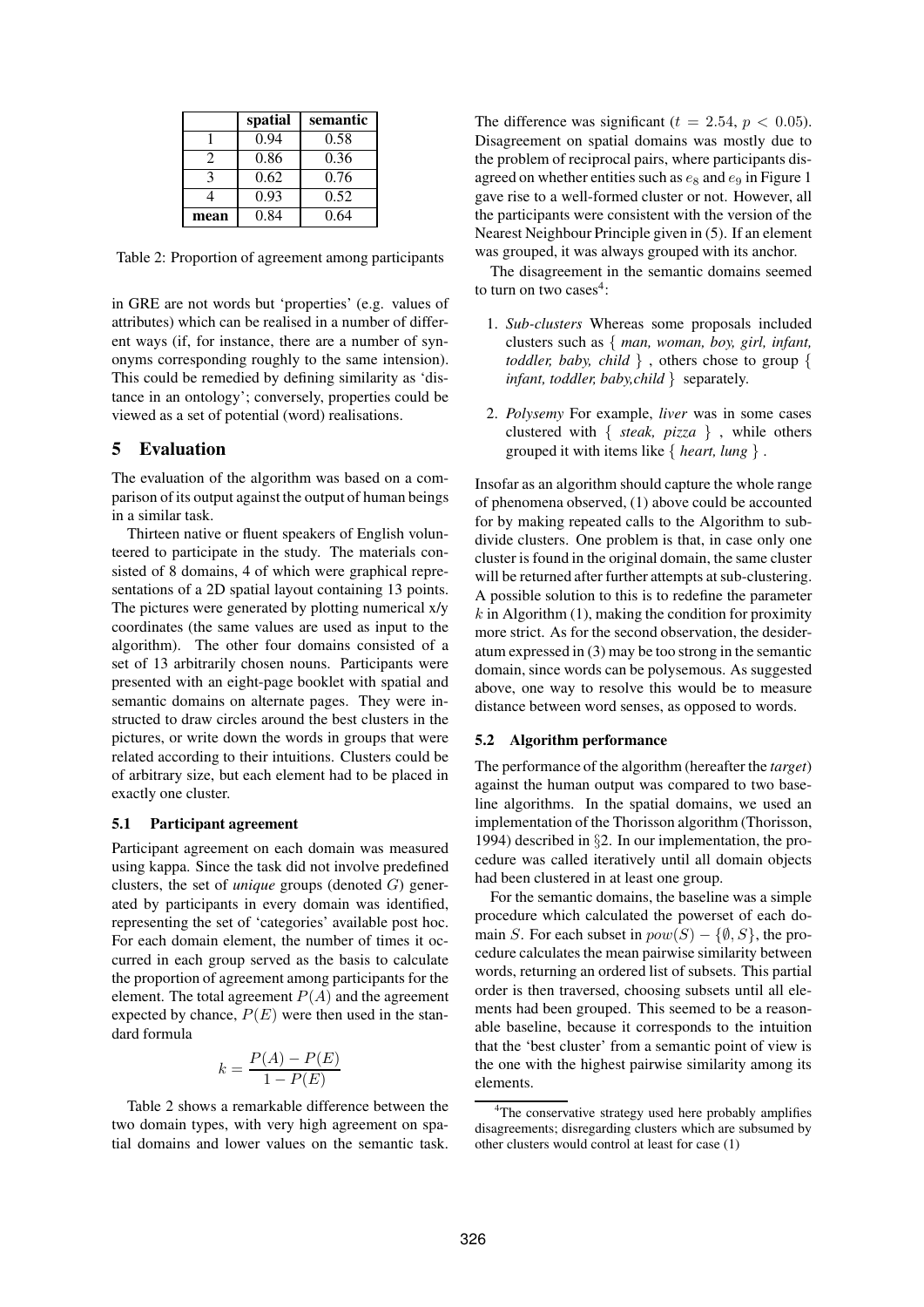The output of the target and baseline algorithms was compared to human output in the following ways:

1. *By item* In each of the eight test domains, an agreement score was calculated for each domain element e (i.e. 13 scores in each domain). Let  $U_s$  be the set of distinct groups containing e proposed by the experimental participants, and let  $U_a$ be the set of unique groups containing e proposed by the algorithm  $(|U_a| = 1$  in case of the target algorithm, but not necessarily for the baselines, since they do not impose a partition). For each pair  $\langle U_{a_i}, U_{s_j} \rangle$  of algorithm-human clusters, the agreement score was defined as

$$
\frac{|U_{a_i} \cap U_{s_j}|}{|U_{a_i} \cap U_{s_j}| + |\overline{U_{a_i} \cap U_{s_i}}|},
$$

i.e. the ratio of the number of elements on which the human/algorithm agree, and the number of elements on which they do not agree. This returns a number in  $(0, 1)$  with 1 indicating perfect agreement. The maximal such score for each entity was selected. This controlled for the possible advantage that the target algorithm might have, given that it, like the human participants, partitions the domain.

2. *By participant* An overall mean agreement score was computed for each participant using the above formula for the target and baseline algorithms in each domain.

**Results by item** Table 3 shows the mean and modal agreement scores obtained for both target and baseline in each domain type. At a glance, the target algorithm performed better than the baseline on the spatial domains, with a modal score of 1, indicating perfect agreement on 60% of the objects. The situation is different in the semantic domains, where target and baseline performed roughly equally well; in fact, the modal score of 1 accounts for 75% baseline scores.

|          |      | target    | <b>baseline</b> |
|----------|------|-----------|-----------------|
| spatial  | mean | 0.84      | 0.72            |
|          | mode | $1(60\%)$ | $0.67(40\%)$    |
| semantic | mean | 0.86      | 0.86            |
|          | mode | 1(65%)    | 1(75%)          |

Table 3: Mean and modal agreement scores

Unsurprisingly, the difference between target and baseline algorithms was reliable on the spatial domains  $(t = 2.865, p < .01)$ , but not on the semantic domains  $(t < 1, \text{ns})$ . This was confirmed by a one-way Analysis of Variance (ANOVA), testing the effect of algorithm (target/baseline) and domain type (spatial/semantic) on agreement results. There was a significant main effect of domain type  $(F = 6.399, p = .01)$ , while the main effect of algorithm was marginally significant  $(F = 3.542, p = .06)$ . However, there was a reliable type  $\times$  algorithm interaction ( $F = 3.624$ ,  $p = .05$ ), confirming the finding that the agreement between target and human output differed between domain types. Given the relative lack of agreement between participants in the semantic clustering task, this is unsurprising. Although the analysis focused on maximal scores obtained per entity, if participants do not agree on groupings, then the means which are statistically compared are likely to mask a significant amount of variance. We now turn to the analysis by participants.

**Results by participant** The difference between target and baselines in agreement across participants was significant both for spatial  $(t = 16.6, p < .01)$ and semantic  $(t = 5.759, t < .01)$  domain types. This corroborates the earlier conclusion: once participant variation is controlled for by including it in the statistical model, the differences between target and baseline show up as reliable across the board. A univariate ANOVA corroborates the results, showing no significant main effect of domain type  $(F < 1,$ ns), but a highly significant main effect of algorithm  $(F = 233.5, p < .01)$  and a significant interaction  $(F = 44.3, p < .01)$ .

**Summary** The results of the evaluation are encouraging, showing high agreement between the output of the algorithm and the output that was judged by humans as most appropriate. They also suggest framework of §4 corresponds to human intuitions better than the baselines tested here. However, these results should be interpreted with caution in the case of semantic clustering, where there was significant variability in human agreement. With respect to spatial clustering, one outstanding problem is that of reciprocal pairs which are too distant from eachother to form a perceptually wellformed cluster. We are extending the empirical study to new domains involving such cases, in order to infer from the human data a threshold on pairwise distance between entities, beyond which they are not clustered.

# **6 Conclusions and future work**

This paper attempted to achieve a dual goal. First, we highlighted a number of scenarios in which the performance of a GRE algorithm can be enhanced by an initial step which identifies clusters of entities or properties. Second, we described an algorithm which takes as input a set of objects and returns a set of clusters based on a calculation of their *perceived proximity*. The definition of perceived proximity seeks to take into account some of the principles of human perceptual and conceptual organisation.

In current work, the algorithm is being applied to